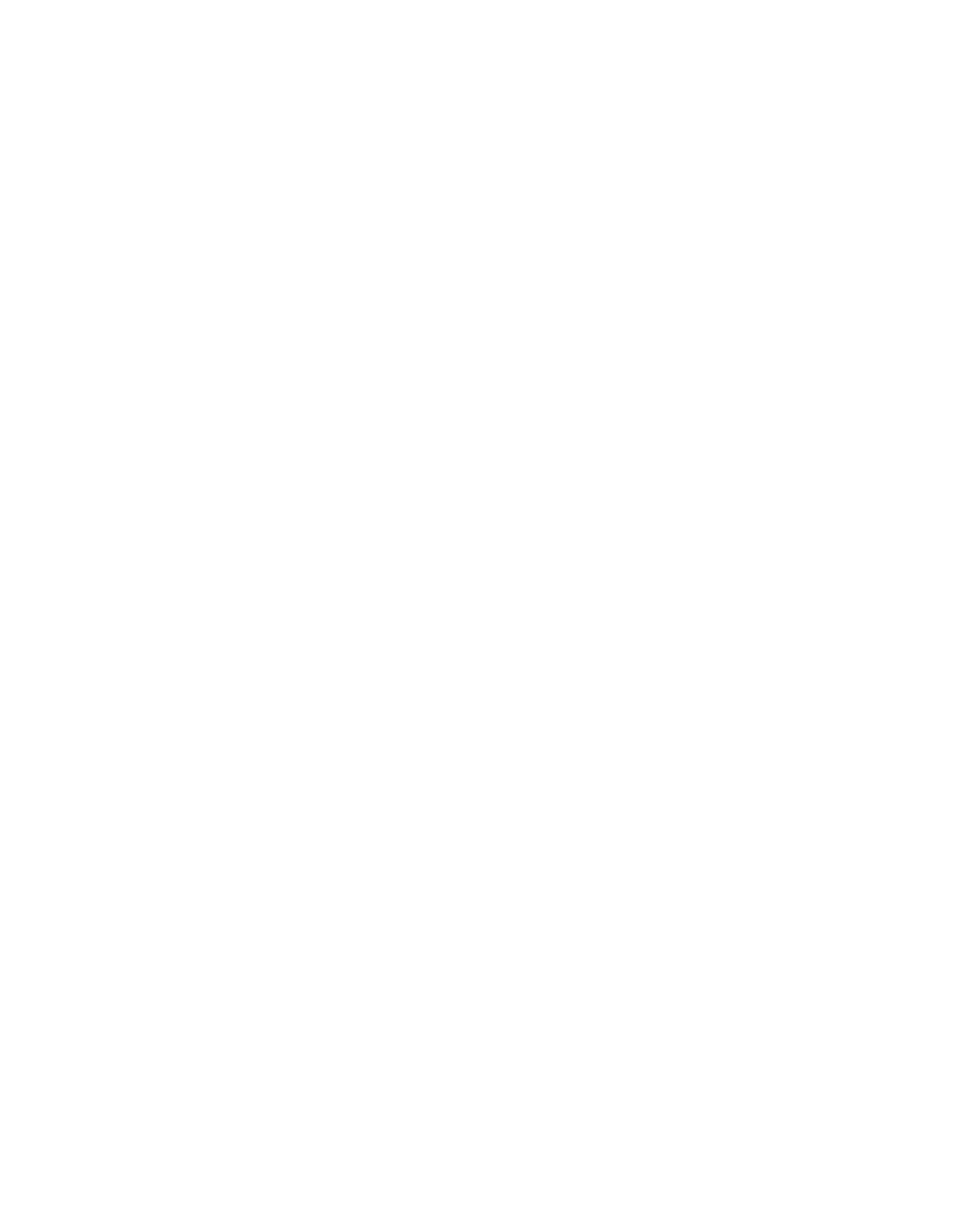# **Statement by the Honorable ASO Taro Deputy Prime Minister of Japan and Governor of the IMF for Japan at the Forty-third Meeting of the International Monetary and Financial Committee (April 8th, 2021)**

#### **1. The Global Economy and the Japanese Economy**

#### **Global Economy**

The global economy is recovering at a faster pace, thanks to unprecedented policy responses and the rollout of the COVID-19 vaccination campaigns. However, the recovery is uneven and divergent across countries, particularly between advanced and developing countries. Given the high uncertainty, we should remain vigilant.

To respond to downside risks, including delays in vaccine deployments, resurgence of infection, and longlasting of scarring, we should avoid premature withdrawal of emergency support. In parallel, we should shift our policy measures from broad-based to targeted, as the recovery proceeds, promote structural transformation of economy, and tackle pre-existing structural issues.

#### **Japanese Economy**

In Japan, the infection has been controlled relatively well, with less-stringent restrictions to economic activities. Together with proactive crisis responses, economic contraction was milder, and the IMF projects that Japan's output will return to the pre-pandemic level within this year. This economic condition enables the government to take targeted short-term support, focusing on those in need such as low-income households.

Japan has been facing long-standing structural challenges such as low potential growth rate driven by acute population aging, even before the pandemic. In order to boost potential growth rate, the government has been undertaking measures to facilitate reallocation of labor and capital for green and digital transformation. These measures are included in the economic package over 73.6 trillion yen (approximately \$0.7 trillion) approved last December, as well as the FY2021 Budget over 107 trillion yen (approximately \$1 trillion) approved in March. We will implement these measures in a steady manner.

On monetary policy, the Bank of Japan introduced several policy actions to enhance the sustainability and nimbleness of the current policy framework (Quantitative and Qualitative Monetary Easing with Yield Curve Control). With a view to achieving the price stability target of 2 percent, the Bank will continue with powerful monetary easing under this framework.

## **2. Our Expectations to the IMF : Strengthening its Support to Developing Countries**

Developing countries have been severely affected by the pandemic. Japan highly commends that the IMF has been playing a critical role in supporting them.

#### **New SDR Allocation**

We welcome the broad support for a new SDR allocation of \$650 billion at the informal board meeting in March. We commend the IMF on making such significant progress in a short period of time. The new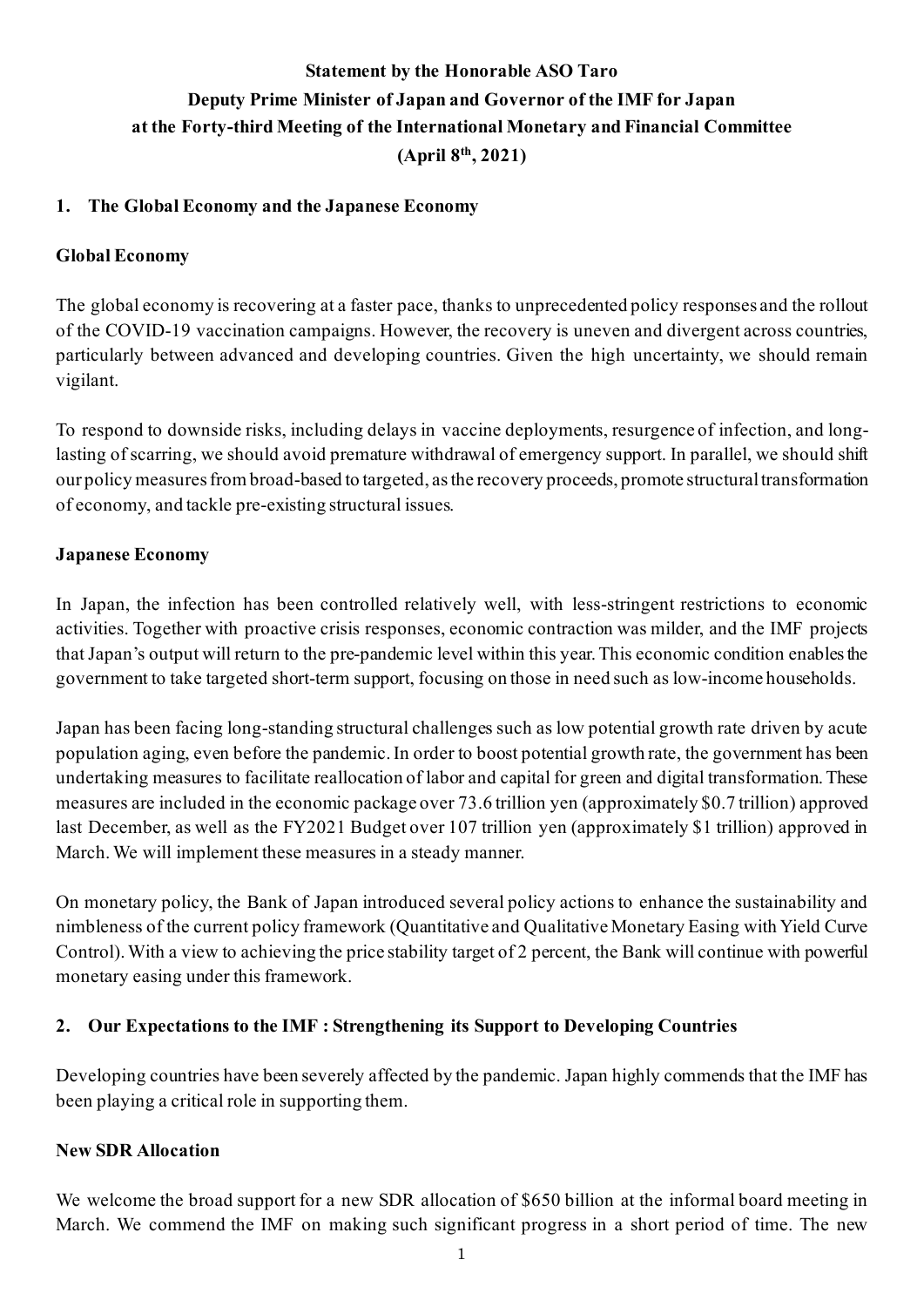allocation demonstrates that the IMF is the one and only institution that can provide international liquidity swiftly in the face of crisis.

In allocating new SDRs, we welcome that specific measures will be introduced to enhance transparency and accountability in the use of SDRs. It is also important to encourage wider participation in the Voluntary Trading Arrangements (VTAs). In channeling SDRs for the benefit of low-income countries, Japan believes that the Poverty Reduction and Growth Trust (PRGT) is the best option.

Going forward, the adequacy of the IMF resources discussions should take fully into account the new SDR allocation; particularly its swift and quantitative impact on global reserves.

## **Debt Issues**

The impact of the COVID-19 has exacerbated debt situations in developing countries. Securing debt transparency and sustainability is essential to ensure their sustainable growth.

Given the significant financing needs of developing countries, we welcome the G20 and Paris Club's agreement on the final extension of the Debt Service Suspension Initiative (DSSI). Japan expects that the extension as the final one would incentivize developing countries to move towards structural solutions of their debt issues through the Upper Credit Tranche IMF-supported programs and, as needed, debt treatments under the Common Framework.

We think it important that all creditors who are implementing the DSSI will participate in debt treatments under the Common Framework in a full and transparent manner, while other official bilateral and private creditors will fully implement debt treatments in line with the comparability principle. The Common Framework should be operationalized through launch of the Creditor Committee as early as possible.

To secure steady investment inflows to developing countries, it is critical for these countries as well as creditors and investors to have a precise picture of the debt situations in normal times. To this end, we encourage the IMF, together with the World Bank, to ensure debt data transparency and accuracy through debt data reconciliation. We also expect the IMF to accelerate its capacity building assistance to improve debt management and transparency of developing countries

# **PRGT and CCRT**

Japan believes that the IMF, the core institution at the center of the international monetary and financial system, should be equipped with adequate tools and resources for sufficient support to low-income countries. In this context, Japan supports raising access limits and removing hard caps on exceptional access, which have been presented as options under ongoing PRGT reforms discussions. Japan looks forward to specific measures, such as strengthening the exceptional access criteria, to adequately mitigate additional risks to the IMF.

The Catastrophe Containment and Relief Trust (CCRT) has played an important role in providing debt service relief to low-income countries. However, there remains a funding gap of about \$190 million to complete the scheduled assistance up to April 2022. Japan made a contribution of \$100 million so far and stands ready to consider additional support. We strongly encourage other donors to contribute to this important assistance.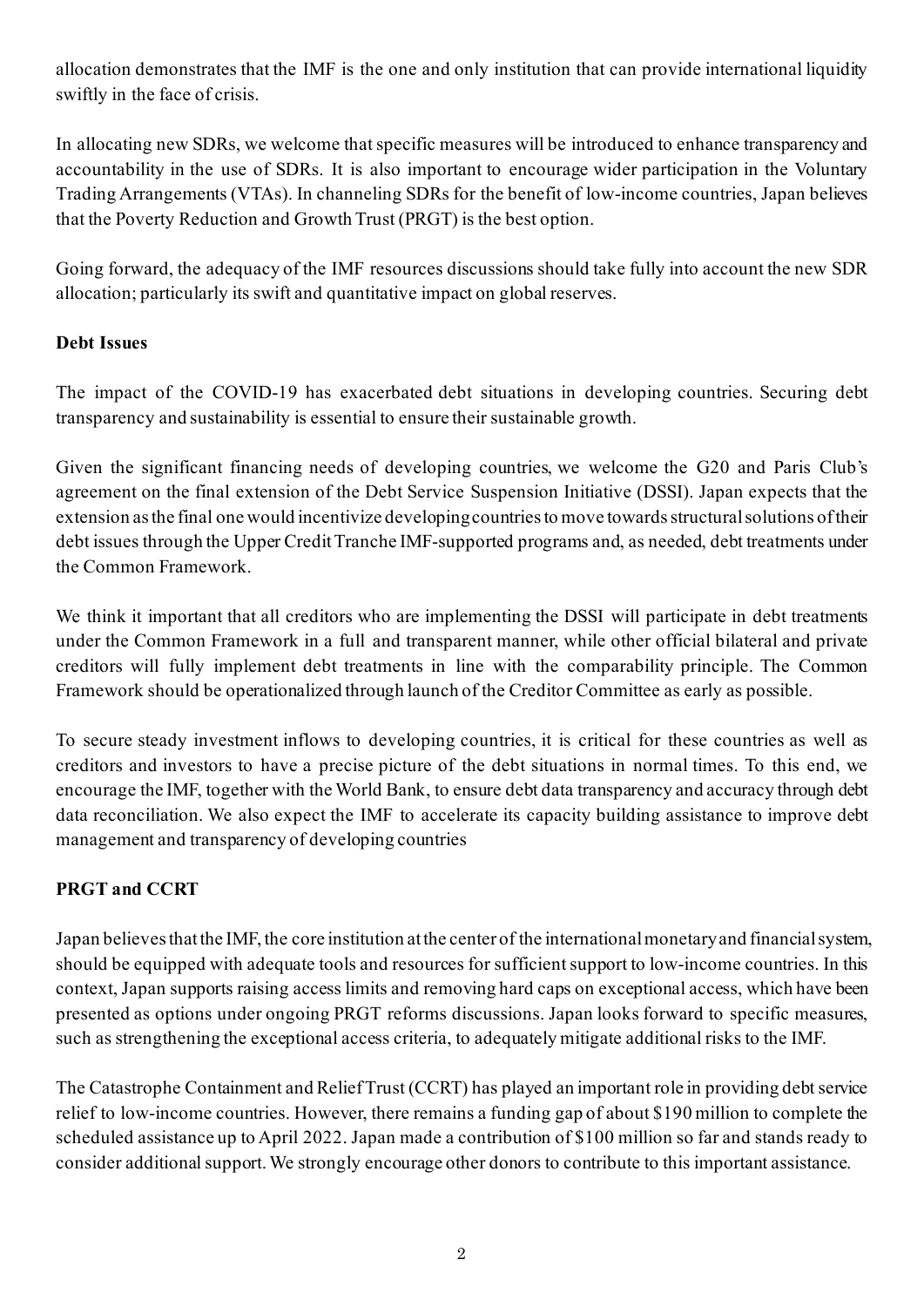## **3. Our Expectations to the IMF : Discussion on General Resource Account (GRA)**

## **Resource Mobilization on GRA**

We welcome the effectiveness of the doubling of the New Arrangements to Borrow (NAB) and of the new round of bilateral borrowing agreements (BBAs) on January 1, 2021. Going forward, Japan supports a timely activation of the NAB and the BBAs when needed.

Japan would like to raise the following key points on the 16th General Review of Quotas (GRQ) discussions.

First, the financing gap the IMF should address varies considerably depending on the situation (non-crisis or mid-crisis) and the scale of crisis. If the IMF is to cover all financing gaps only from quota resources, member countries are required to set aside part of their reserves for quotas, even in normal time, which is not efficient for their reserve management. Therefore, Japan strongly believes that the IMF should respond to tail risks with borrowed resources, namely by the NAB and the BBAs. Such borrowed resources should be a permanent component of the IMF's resource structure.

Second, borrowed resources should be able to be activated in a flexible and agile manner to respond to tail risks without delay. Japan calls for discussions on this point.

Third, borrowed resources, and other financial resources including for the PRGT or capacity development, are voluntary financial contributions (VFCs) from member countries. To incentivize members to contribute, Japan urges the quota formula to factor in VFCs.

## **Cooperation with Regional Financing Arrangements**

In order to function as the center of the global financial safety net (GFSN), the IMF should continue to closely cooperate with bilateral swaps and regional financing arrangements (RFAs). In this regard, we expect the operational mechanism for cooperation and collaboration between the Chiang Mai Initiative Multilateralization (CMIM) and the IMF to be further deepened, following the approval of the ad hoc amendment to the CMIM Agreement last year to make its activation smoother and swifter.

# **4. Our Expectations to the IMF : Other Important Policy Matters**

## **External Balance Assessment**

The External Balance Assessment (EBA) methodology is based on the proposition that assumes link between exchange rate and current account balance. However, this proposition has been losing its ground since:

- the share of income balance, which is not subject to exchange rate movements, accounts for dominant portion of current account balance, particularly in advanced economies; and
- exchange rates are increasingly affected by capital transactions, which are rapidly expanding and have little to do with current transactions.

This has been long-standing argument of Japan. We note that the latest Global Policy Agenda (GPA) includes work on review of the EBA methodology, and urge the IMF to overhaul this proposition.